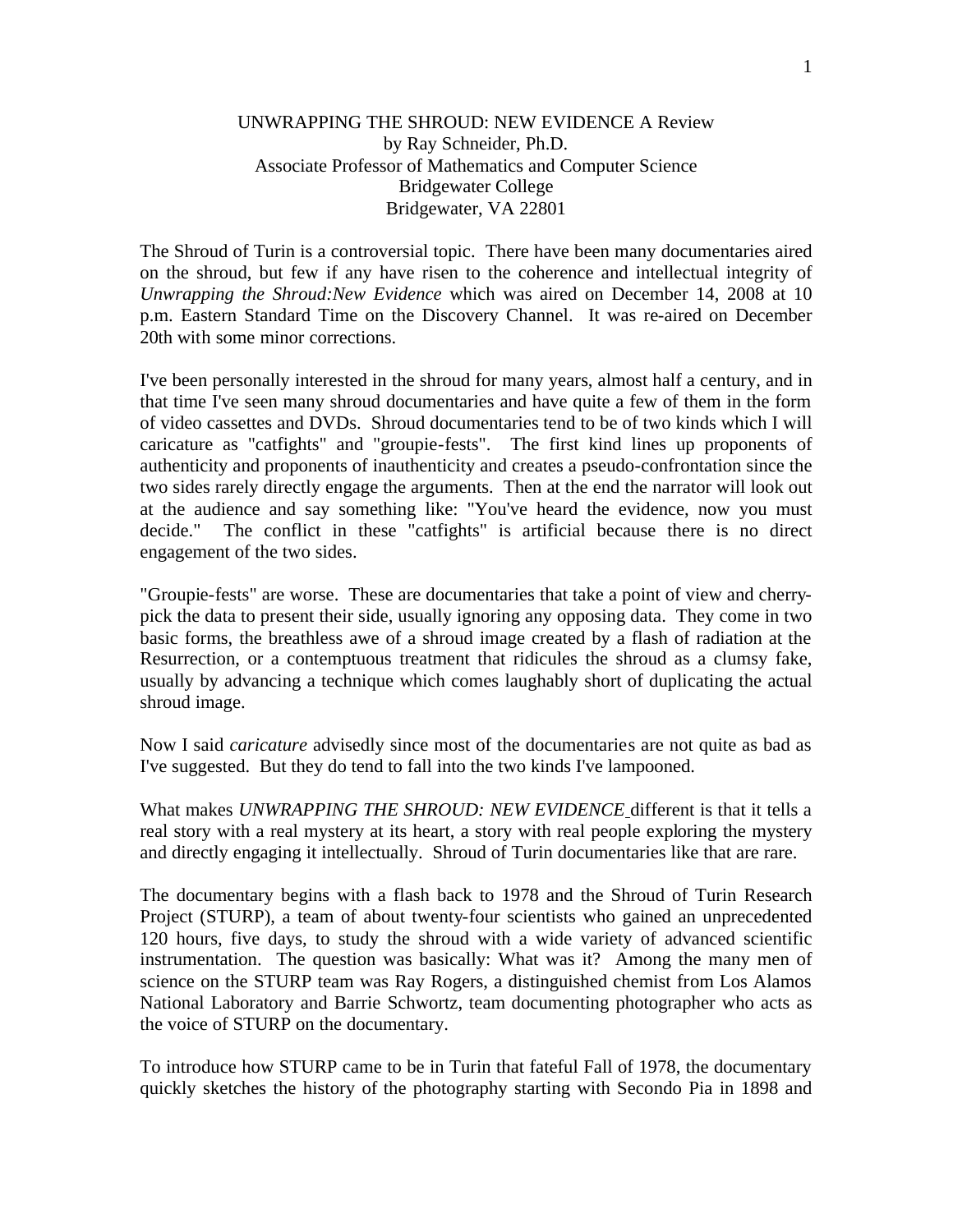Giuseppe Enrie in 1931. Pia's photography had showed that the shroud image acted like a photographic negative and revealed a remarkable image. He was derided at the time and accused of fraud as Barrie Schwortz describes in his narration. Then in 1931 Enrie's much more technically successful photographs vindicated Pia.

The next imaging discovery was made in 1976 when a VP-8 image analyzer confirmed the three-dimensional character of the shroud image using the Enrie photographs. Pete Schumacher, a VP-8 engineer and technician demonstrates the technology and the startling result that opened the way for the STURP team to go to Turin.

The documentary goes on to explore the STURP research, demonstrating briefly one of the most startling results of the STURP teams work, the fact that the blood stains were surrounded by serum rings that fluoresced. That fact and the blood chemistry work of the STURP team convincingly demonstrated that the blood on the shroud was real blood. When STURP was finished they had shown that the shroud was not a painting, the image was three dimensional in character and the blood was real blood but the mystery of how the image got on the cloth remained and remains today.

The known history of the shroud makes its authenticity questionable since it only appears in European history at Lirey, France in the 1350's. The documentary rather quickly sketches the travels of the shroud to arrive in Turin in 1578 where it resides to this day. STURP had shown the shroud was not a painting but what was it then?

Dr. Fred Zugibe was the next stop in the investigation. A forensic pathologist and the Chief Medical Examiner of Rockland County, New York for over thirty years, Dr. Zugibe had made a careful study of crucifixion beginning when he was still a medical student in 1948. Dr. Zugibe briefly reviewed the pathology of crucifixion as revealed on the shroud concluding that the shroud accurately portrays the pathology of crucifixion.

The next stop was to establish how old the shroud was using the proven methods of Carbon 14 dating. The documentary interviewed Dr. Timothy Jull, Professor of Geosciences at the University of Arizona, and Director of the NSF-Arizona AMS Facility who described Carbon 14 dating using Atomic Mass Spectroscopy which literally counts the atoms in the sample and determines the ratio of C14 to C12. Applying norms, the age of the sample can be calculated. Alex Leonard, a Senior Research Specialist, and Dr. Dana Biddulph, an Experimental Physicist at the Arizona AMS facility demonstrated aspects of the sample preparation and analysis process.

In 1988 three AMS labs, one at Arizona, at Oxford and at Zurich analyzed portions cut from a single strip of cloth taken from one corner of the shroud. They dated it and concluded that the shroud was medieval, dating from between 1260 and 1390 C.E. On this finding the shroud could not be authentic. This settled it for Ray Rogers who accepted the finding. But it was far from settled in the minds of many.

Dr. Joseph Accetta, a principal research scientist at the Georgia Tech Research Institute (GTRI), and one of the original STURP members from 1978 made several appearances in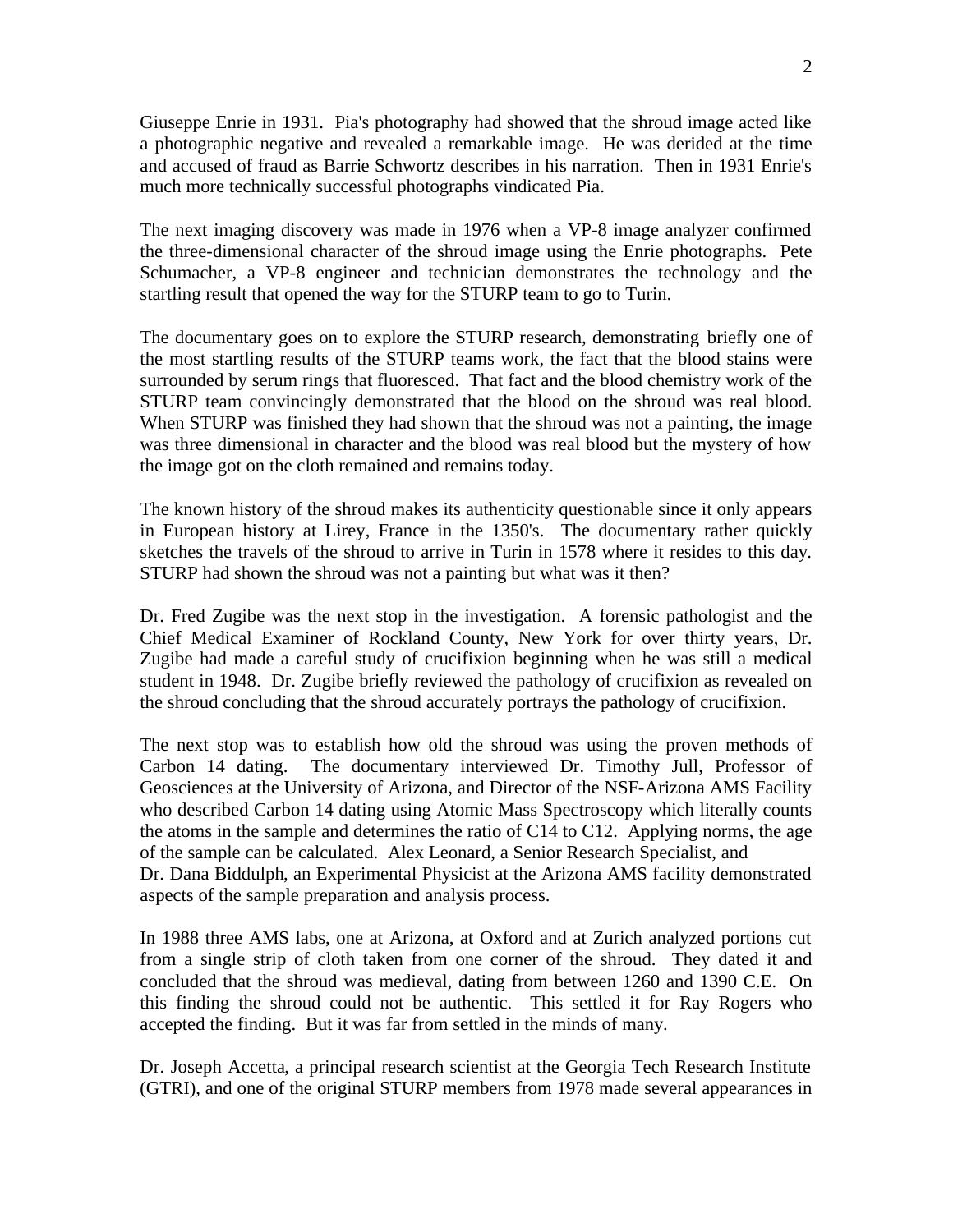the documentary and here commented on the fact that many of those committed to the authenticity of the shroud would not accept the Carbon 14 finding and sought reasons to dismiss the result. Many of these reasons were highly speculative or just plain wrong and this infuriated Ray Rogers, who Barrie Schwortz characterized as a "gun-fighter" ready to shoot down bad science in a moment.

Two non-scientists enter the story at this point, Joe Marino and Sue Benford who in about 2000 advanced the theory that the shroud sample divided among the carbon labs had been the site of a 16th century invisible reweaving that cut diagonally across the sample and this explained the bad carbon result. In the documentary they show the sub-samples dated by the AMS labs and show they exhibit a systematic progression of dates.

For Ray Rogers this was the last straw. He set out to show that the Benford-Marino theory was wrong. He was stunned to find it confirmed when he examined samples he had from the same region as the carbon sample. They contained cotton that had been dyed as if to match the surrounding shroud material. He found dyes and cotton in reserve fibers from the carbon sample region.

But Ray Rogers was in a race with death. He was suffering from incurable cancer. His last scientific paper in the peer-reviewed journal Thermochimica Acta [1] reported on his findings. The carbon dating was valid, but the sample appeared not to be representative of the shroud. In the documentary, Ray Rogers describes his work and his own surprise at his findings. Accetta comments that you have to use cotton if you want to make a patch because you have to match the color and linen doesn't dye well. But Ray Rogers lost his battle with cancer only five weeks after his paper was published. If his work is to continue it must be in the hands of others.

Bob Villarreal another Los Alamos chemist and friend of Ray Rogers, was asked by Ray to carry on the work. Bob describes in the documentary a sample actually breaking apart separating into two pieces that had been held together by a mordant.

The documentary concludes with Ray Rogers' concerns about future carbon dating due to the fumigation of the shroud's reliquary with thymol thereby contaminating the shroud with contemporary carbon and the suggestion that the charred linen remaining from the 1532 fire which had been removed in 2002 might be the only valid samples left with which to recheck the carbon date.

As the credits roll we see and hear Barrie Schwortz pointing out that if the shroud is not authentic that would still leave the unanswered question: "How was it done?"

This is a documentary that belongs in the collection of everyone interested in the Shroud of Turin. It is an insightful, informed, and cogent account of the best current theory for why the 1988 date is simply wrong. It is also a mystery and an adventure story told by the adventurers themselves. It captures one man's struggle to be true to his principles and to learn the truth. In short it is perhaps the best documentary on the shroud that has been made.